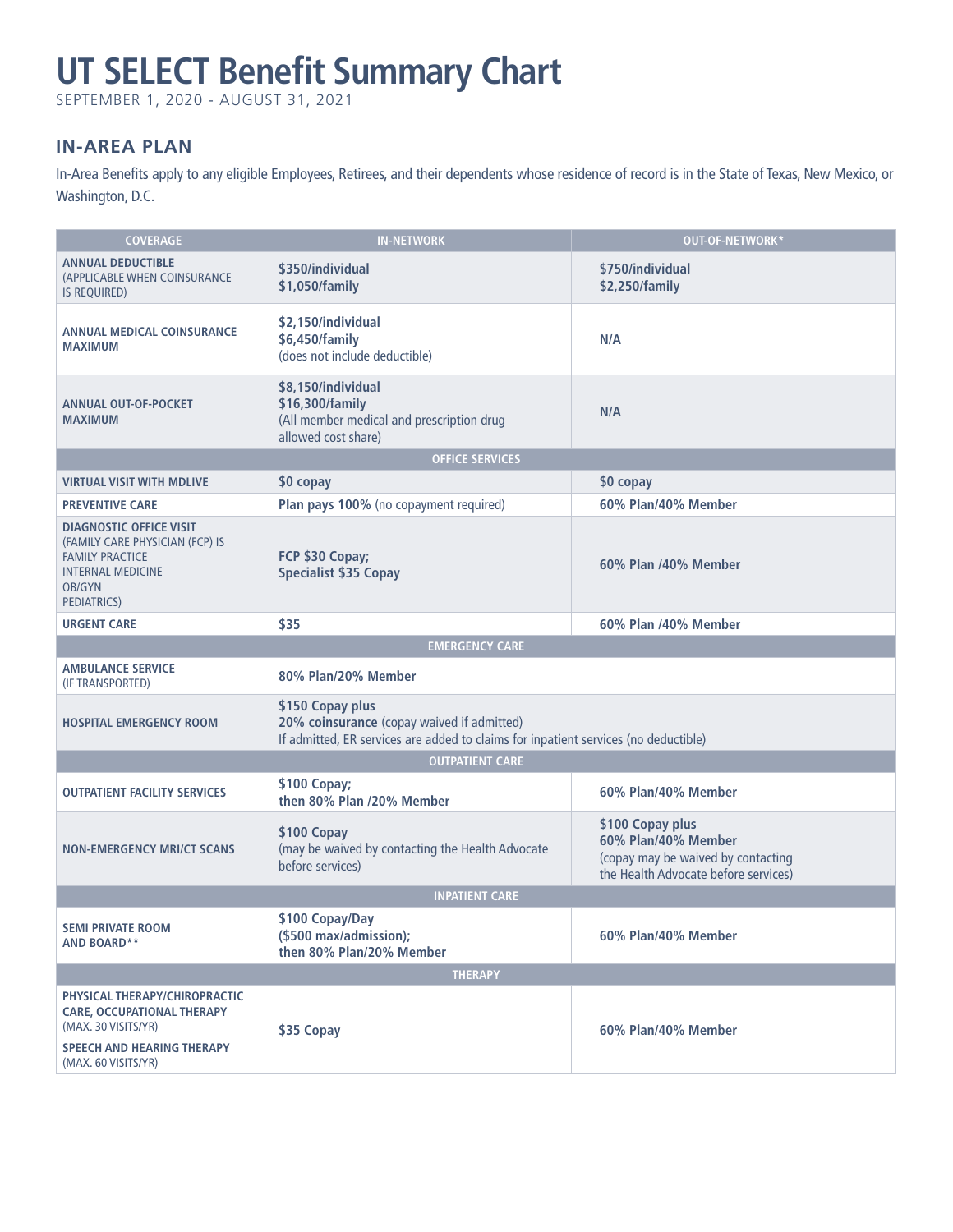| <b>BEHAVIORAL HEALTH (MENTAL ILLNESS, SERIOUS MENTAL ILLNESS, AND SUBSTANCE USE DISORDER)</b> |                                                                                                                                                                                                                                                                                                                                                                                                                                                     |                                                                                                                                                                                                                                                                                                                                                                                                                                                       |  |  |
|-----------------------------------------------------------------------------------------------|-----------------------------------------------------------------------------------------------------------------------------------------------------------------------------------------------------------------------------------------------------------------------------------------------------------------------------------------------------------------------------------------------------------------------------------------------------|-------------------------------------------------------------------------------------------------------------------------------------------------------------------------------------------------------------------------------------------------------------------------------------------------------------------------------------------------------------------------------------------------------------------------------------------------------|--|--|
| <b>VIRTUAL VISIT WITH MDLIVE</b>                                                              | \$0 copay                                                                                                                                                                                                                                                                                                                                                                                                                                           | \$0 copay                                                                                                                                                                                                                                                                                                                                                                                                                                             |  |  |
| <b>OFFICE VISIT</b>                                                                           | \$35 Copay                                                                                                                                                                                                                                                                                                                                                                                                                                          | 60% Plan/40% Member                                                                                                                                                                                                                                                                                                                                                                                                                                   |  |  |
| OUTPATIENT**                                                                                  | 80% Plan /20% Member                                                                                                                                                                                                                                                                                                                                                                                                                                | 60% Plan/40% Member                                                                                                                                                                                                                                                                                                                                                                                                                                   |  |  |
| <b>INPATIENT**</b>                                                                            | \$100 Copay/Day<br>(\$500 max/admission)<br>then 80% Plan/20% Member                                                                                                                                                                                                                                                                                                                                                                                | 60% Plan/40% Member                                                                                                                                                                                                                                                                                                                                                                                                                                   |  |  |
| <b>OTHER SERVICES</b>                                                                         |                                                                                                                                                                                                                                                                                                                                                                                                                                                     |                                                                                                                                                                                                                                                                                                                                                                                                                                                       |  |  |
| <b>BARIATRIC SURGERY*</b><br>(PRE-DETERMINATION<br>RECOMMENDED)                               | \$3,000 deductible<br>(does not apply to plan year deductible or out-of-<br>pocket maximum). After \$3,000 bariatric surgery<br>deductible, plan pays 100% of covered services-for<br>example: surgeon, assistant surgeon, anesthesia and<br>facility charges-when using network providers.<br>Individual must be enrolled in the UT SELECT or UT<br>CONNECT plan for 36 continuous months prior to<br>the date of the surgery to receive benefits. | \$3,000 deductible<br>(does not apply to plan year deductible or out-of-<br>pocket maximum). After \$3,000 bariatric surgery<br>deductible, plan pays 100% up to the allowable<br>amount. The member pays charges exceeding<br>the allowable amount which can be a significant<br>difference. Individual must be enrolled in the UT<br>SELECT or UT CONNECT plan for 36 continuous<br>months prior to the date of the surgery to receive<br>benefits. |  |  |

\* Any charges over the allowable amount are the patient's responsibility.

\*\*These services require preauthorization to establish medical necessity.

\*\*\* Certain specialty pharmacy drugs are considered non-essential health benefits under the Affordable Care Act and member cost share will not be applied toward satisfying the out-of-pocket maximum or prescription drug deductible.

# **UT HEALTH NETWORK FOR UT SELECT PARTICIPANTS**

An additional benefit tier known as the UT Health Network offers an enhanced plan design for UT SELECT Medical participants receiving services from certain UT physicians and certain UT medical facilities. You will pay lower copays and coinsurance when seeing a participating UT physician at a participating UT-owned facility, and you can also save on physician charges when treatment is received from a participating UT physician at a non-UT-owned facility. Benefits of the new UT Health Network along with several claims examples are illustrated below.

|                         | UT HEALTH NETWORK BENEFIT | STANDARD UT SELECT IN-NETWORK BENEFIT |
|-------------------------|---------------------------|---------------------------------------|
| <b>PRIMARY CARE</b>     | \$20 copay                | \$30 copay                            |
| <b>SPECIALIST</b>       | \$25 copay                | \$35 copay                            |
| <b>EMPLOYEE CLINIC*</b> | \$10 copay                | \$30 copay                            |
| <b>DEDUCTIBLE</b>       | \$350                     | \$350                                 |
| <b>COINSURANCE</b>      | 10%                       | 20%                                   |
| <b>INPATIENT COPAY*</b> | \$0/day                   | \$100 / day (max \$500)               |

Current points of service for the UT Health Network include:

- UT Medical Branch Galveston facilities & providers;
- UT Health Northeast (Tyler) facilities & providers;
- UT Rio Grande Valley providers and facilities; and
- UT Austin, UT Health Houston, and UT Health San Antonio Employee & Nursing Clinics.

The UT Health Network benefit is not available at this time for services received from UT Southwestern, or UT MD Anderson Cancer Center physicians or facilities. Your regular UT SELECT Medical in-network benefits apply for these providers and locations.

For additional information, including details about available Employee & Nursing Clinics, please see the individual city links under "UT Health Network" in the navigation menu of the OEB website. You can also log into Blue Access for Members to access the Provider Finder specific to UT SELECT Medical, where participating providers and facilities are clearly marked as being part of the UT Health Network. You must be logged in to see the "UT Health Network" designation.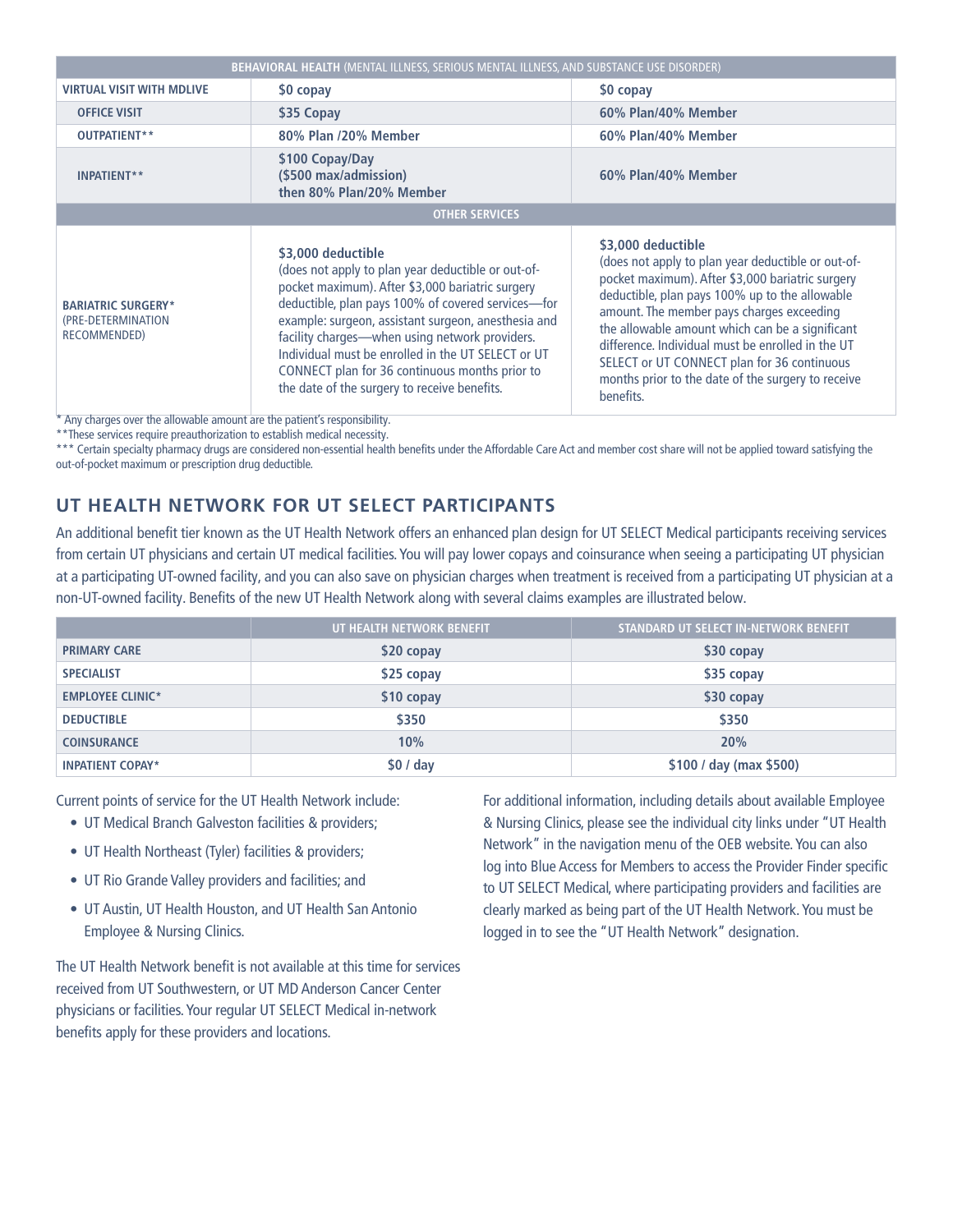## **BENEFITS EXAMPLES**

Your UT Health Network benefit applies depending on the status of the provider and facility as shown below.

- Visit to a Participating Employee Health Clinic\* (at any UT Facility) for urgent care needs: Member pays \$10 copay. \*Note: Employee Health Clinics may be run by a UT medical or nursing practice. Employee Health Clinics are not Primary Care or Specialty offices).
- Office Visit with a UT Provider at a UT-owned or non-UT-owned Facility: Member pays office visit copay of \$20 (primary care) or \$25 (specialist).
- Inpatient or Outpatient Services with a UT Provider at a participating UT Facility: Member pays regular \$350 deductible, 10% coinsurance on provider and facility charges, and a \$0 inpatient/\$100 outpatient copay.
- Inpatient or Outpatient Services with a UT Provider at a nonparticipating Facility: Member pays regular \$350 deductible, 10% coinsurance on provider charges, 20% coinsurance on facility charges, and \$100 facility copay per day.

## **OUT-OF-AREA PLAN**

Out-of-Area benefits apply to any eligible Employees, Retirees, and their dependents whose residence of record is outside of the State of Texas, New Mexico, or Washington, D.C. The Out-of-Area plan covers the same services as the In-Area Plan, and the prescription drug plan benefits are the same.

| <b>COVERAGE</b>                                                                 | <b>IN-NETWORK</b>                                                                                                                                                                                                                                                                                                                                                                                                                                                                                                                                                                                 |
|---------------------------------------------------------------------------------|---------------------------------------------------------------------------------------------------------------------------------------------------------------------------------------------------------------------------------------------------------------------------------------------------------------------------------------------------------------------------------------------------------------------------------------------------------------------------------------------------------------------------------------------------------------------------------------------------|
| <b>ANNUAL DEDUCTIBLE</b><br>(APPLICABLE WHEN COINSURANCE<br><b>IS REQUIRED)</b> | \$350 / individual<br>\$1,050 / family                                                                                                                                                                                                                                                                                                                                                                                                                                                                                                                                                            |
| ANNUAL MEDICAL COINSURANCE MAXIMUM                                              | \$2.150 / individual<br>\$6,450 / family<br>(does not include deductible)                                                                                                                                                                                                                                                                                                                                                                                                                                                                                                                         |
| ANNUAL OUT-OF-POCKET MAXIMUM                                                    | \$8,150 / individual<br>\$16,300 / family<br>(All member medical and prescription drug<br>allowed cost share)                                                                                                                                                                                                                                                                                                                                                                                                                                                                                     |
| <b>PREVENTIVE CARE</b>                                                          | Plan pays 100%<br>(no copayment required)                                                                                                                                                                                                                                                                                                                                                                                                                                                                                                                                                         |
| <b>VIRTUAL VISIT WITH MDLIVE</b>                                                | \$0 copay                                                                                                                                                                                                                                                                                                                                                                                                                                                                                                                                                                                         |
| <b>OTHER COVERED MEDICAL SERVICES</b>                                           | 75% Plan / 25% Member                                                                                                                                                                                                                                                                                                                                                                                                                                                                                                                                                                             |
| <b>BARIATRIC SURGERY</b><br>(PRE-DETERMINATION RECOMMENDED)                     | \$3,000 deductible<br>(does not apply to plan year deductible or out-of-pocket maximum)<br>After \$3,000 bariatric surgery deductible, plan pays 100% of covered services—for example: surgeon,<br>assistant surgeon, anesthesia and facility charges—when using network providers. (For non-network<br>providers, after \$3,000 deductible, plan pays 100% up to the allowable amount; member pays charges<br>exceeding the allowable amount). Individual must be enrolled in the UT SELECT or UT CONNECT plan<br>for 36 continuous months prior to the date of the surgery to receive benefits. |